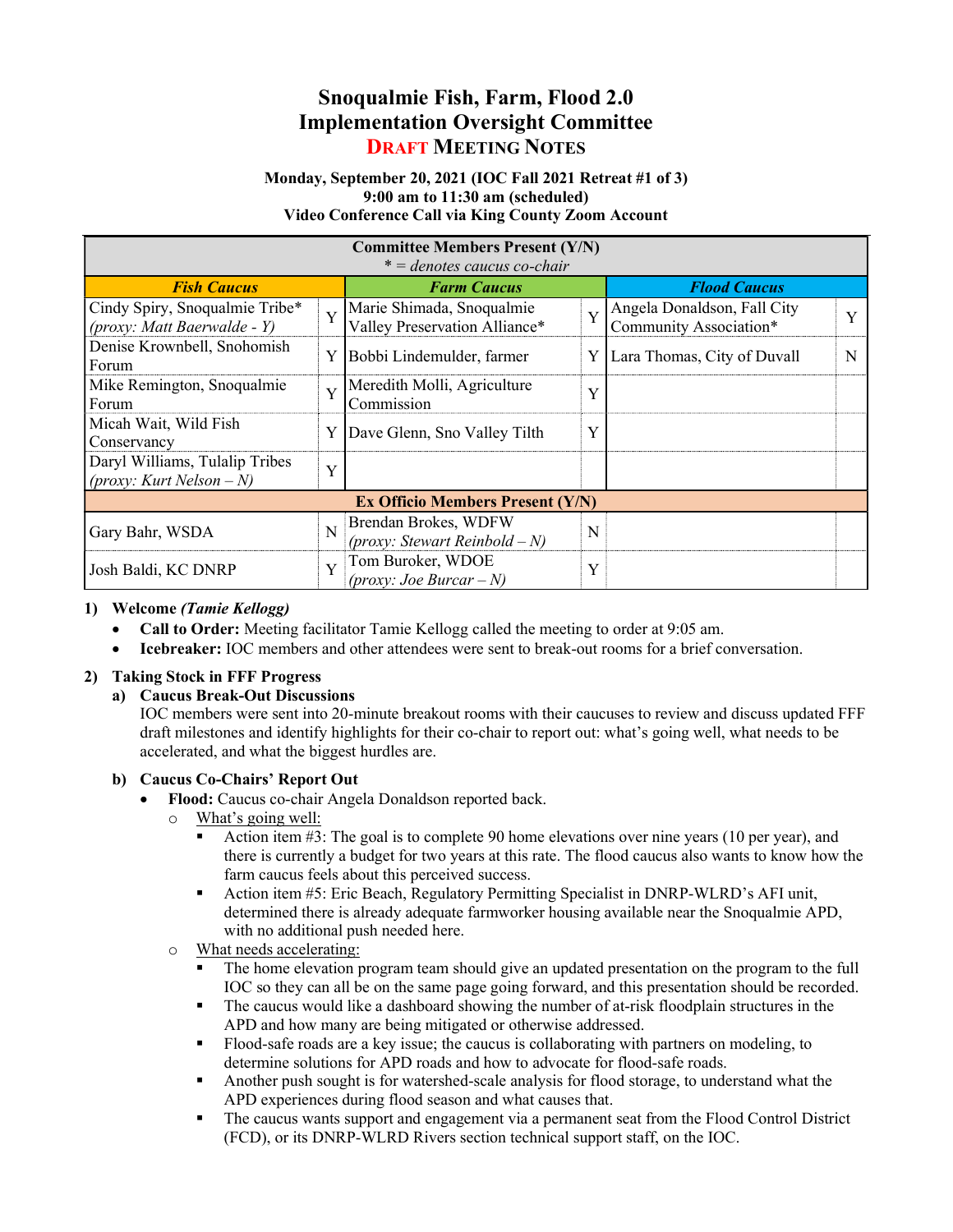- o Biggest hurdles:
	- Funding is the most significant hurdle to projects.<br>■ It was asked how the flood caucus's work could sum
	- It was asked how the flood caucus's work could support other caucuses.
- o Follow-up discussion:
	- Funding is a major issue for all caucuses. Josh Baldi, DNRP-WLRD Division Director, explained there may be money available at the state level thanks to the Hirst decision, as well as FEMA grant funding.
	- Cross-benefits of 2D modeling were clarified. Such analysis would benefit not only the APD but allow understanding of lower Valley road flood impacts, drainage areas in sub-basins, and assess how flood storage impacts in the watershed have changed over time. This includes how fast the water comes down from headwaters to where it stays, and places it might stay longer to alleviate pressures elsewhere. The analysis is also key for farmers, for whom frequent low-intensity floods and correlating drainage impact their planting season. The Snoqualmie Valley Watershed Improvement District (WID) has completed their analysis of water storage potential in the watershed and are working with landowners to narrow down sites, and are willing to share more information on this.
	- It was agreed more engagement from the FCD is needed, via an IOC representative as well as pushing for more multi-benefit projects. DNRP has brought on a project manager for the County's flood hazard plan update, in partnership with the FCD. An Interlocal Agreement has also been signed for Rivers section staff to continue another five years as the FCD's service provider. The farm caucus also agreed to support what needs to be done to get the FCD more active in FFF.
- Farm: Caucus co-chair Marie Shimada reported back.
	- o What's going well:
		- The streamlined Agricultural Drainage Assistance Program (ADAP) is seeing swifter movement than before, but is still a question mark.
		- Responsiveness to questions in the FFF process is favorable.
		- The formation of the WID and their participation has been key, along with collaboration of other community partners and tribes.
	- o What needs accelerating:
		- The permanency of the Comprehensive Drainage program is still in question.
		- Many milestones for both the Farm and Fish caucuses have not been completed or even started; it would be within bounds to write a letter to DNRP's director on this.
		- Outside of the IOC discussion table, it is unclear who is aware of or cares about FFF.<br>■ This caucus is still missing a representative from the King Conservation District (KC)
		- This caucus is still missing a representative from the King Conservation District (KCD).
		- There has been no update since 2019 on the requirement for a WID fish biologist; while there is one in place now, it is important the WID continues to be funded for this position.
		- There is no committed drainage tile funding for 2022.
		- The permitting process through King County remains unresolved.
		- This caucus has not been presented to on code language addressing alluvial fans; specific deliverables and timelines are needed.
		- Timelines/processes should be clearly established for Tucker Creek and Basin 1 pump projects.
	- o Biggest hurdles:
		- It is uncertain how progress should occur at higher levels; often a listed responsible individual has done all they can but a project remains behind due to circumstances beyond their control.
		- It would be good for King County Department of Local Services (DLS)' Permitting Division or even DLS director John Taylor to attend an IOC meeting.
		- There should be more push to the FCD about involving them in FFF.
		- Another possible hurdle is tension between the caucuses and the County; time and space are needed to discuss this.
	- o Follow-up discussion:
		- It was suggested more meetings be held between caucuses without a full IOC gathering, such as brief monthly co-chair meetings on progress, with areas of overlap or solutions brought back to the County or full IOC.
		- Josh Baldi said the County has an Executive and a DNRP director who care about FFF, but FFF needs to hang together as a voice to push for those needed five King County Council (KCC) votes to advance sought-after solutions.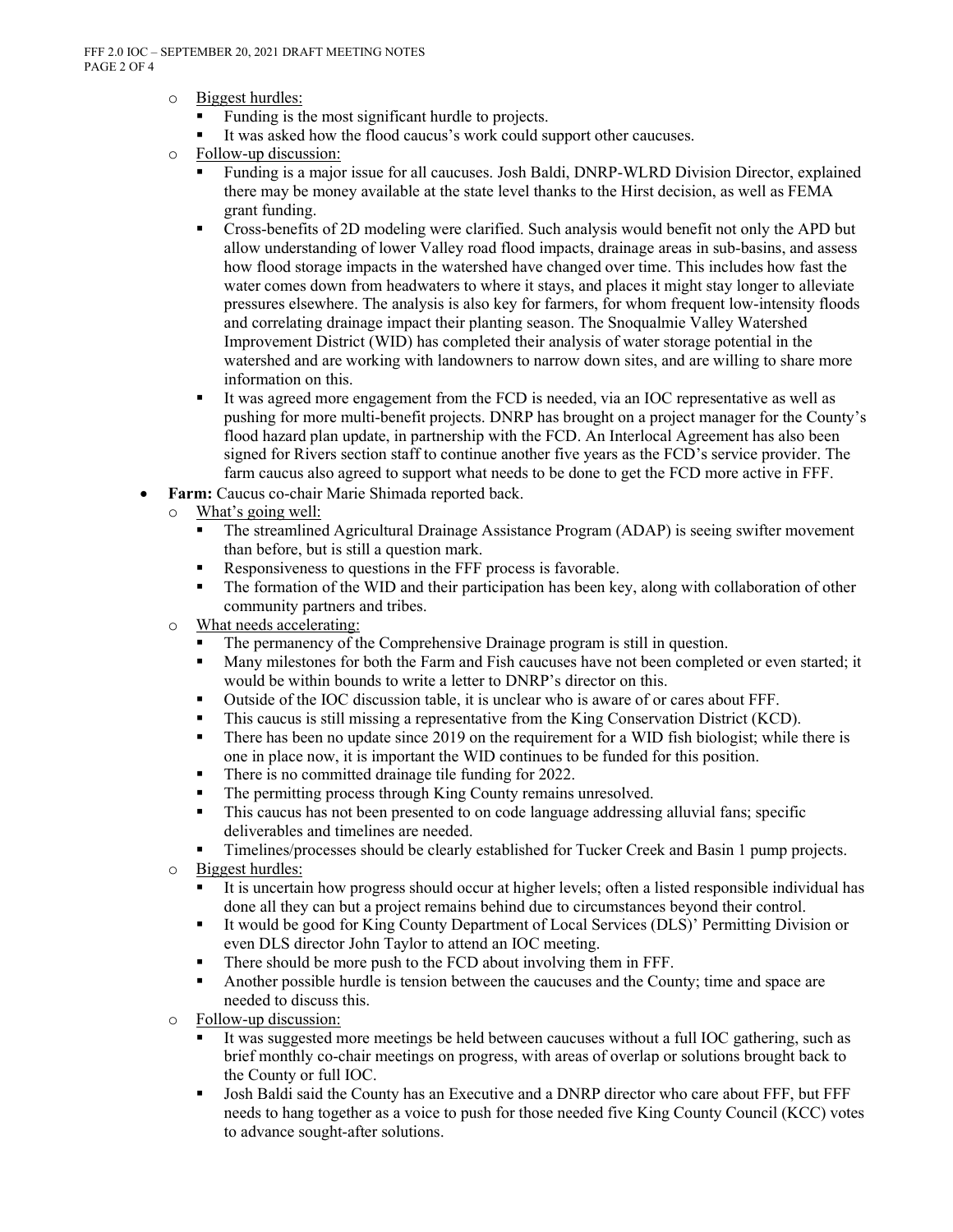- It was asked when a meeting could occur to work on the County's Comprehensive Plan update. DNRP and DLS have worked for a while on a joint work program, but Baldi noted it was smart to queue this in context of the Comprehensive Plan. Ways to make the County's rigorous code more efficient are also sought; a high-level approach to this should be brought to the IOC next month.
- Concern was voiced that the County continues to make decisions "in a vacuum" and the IOC should be able to give feedback at an appropriate time in the decision process. Baldi assured that the County wants to be more responsive and transparent and engage the IOC in strategic decisions, and that progress won't happen without FFF support.
- Fish: Caucus co-chair Cindy Spiry reported back.
	- o What's going well:
		- The Fall City Floodplain Restoration Project is moving forward.
		- The buffers task force's phase 1 completed successfully.
	- o What needs accelerating:
		- The pace of project completion inside and outside the APD needs acceleration, as well as smoothing the County's internal process. This includes improving multi-benefit project focus in DNRP's Rivers section, and having someone in the FCD involved in FFF. More communication is needed on the next major queued projects in the APD.
		- Phase 2 of the buffers task force should be pushed, in terms of implementing their recommendations: farmers need to want to put buffers in the ground, and minimum sizes should be established as well as the currently-established maximums.
		- There is talk of large wood involved in the Fall City project moving forward.
	- o Biggest hurdles:
		- More funding is needed, specifically for capital projects staff, technical staff, and basin stewards.
	- o Follow-up discussion:
		- The Farmland Protection Program (FPP)'s restriction on enlarging buffer sizes on their properties is a priority issue in the lower Snoqualmie basin.
		- Janne Kaje of DNRP-WLRD's Regional Partnerships Unit clarified that while it would be good to have more Snoqualmie basin stewards, the big hurdle to project progress is footprint opportunities for project sites, which can be unpredictable. There are, however, a number of small-scale projects in the works in the basin, including on the Tolt. Erin Ericson of the WID said there are many chances to engage landowners on conservation, and the WID would be glad to help others work with landowners to implement these projects.
		- It was suggested that due to the pandemic, FFF has dropped as a County priority, including acting on items like incentivizing buffer planting for farmers.
		- The FCD is a special-purpose district and very limited in its charge and funding. Therefore, specific intent and "ask" regarding an FCD or Rivers section staff representative to the IOC should be discussed, including a motion and a vote from the full IOC. This may be something for co-chairs to work on.

## c) Questions & Discussion

After a short break, Tamie Kellogg prefaced a further follow-up discussion by asking IOC members to confirm that: (1) they still support the agreed-on FFF milestones, (2) not enough progress has been made, and (3) they support a specific list of accelerated action items. Consensus was unanimous on these three points. It was suggested that looking at milestone prioritization would be helpful, as well as digging into the funding barrier, to ask if there are items that should be moved ahead over others.

Follow-up discussion was siloed into responses to three different questions:

 How to actively support each other's caucus priorities and milestones – do you have a new way to support what people are asking for?

Responses centered on the IOC sending a funding request letter to the County Executive via DNRP Director Christie True. The request should include a specific list of priorities and be consistent with original "bundling" language for collective action item progress. It was suggested the priorities be derived from today's caucus report-out sessions, and for co-chairs to work on a first draft of this letter to be available to discuss before the mid-October IOC meetings. Abby Hook, DNRP's Environmental Affairs Officer, advised that such a letter would be best sent after the November elections, to better align with budget requests coming in from DNRP and get more attention.